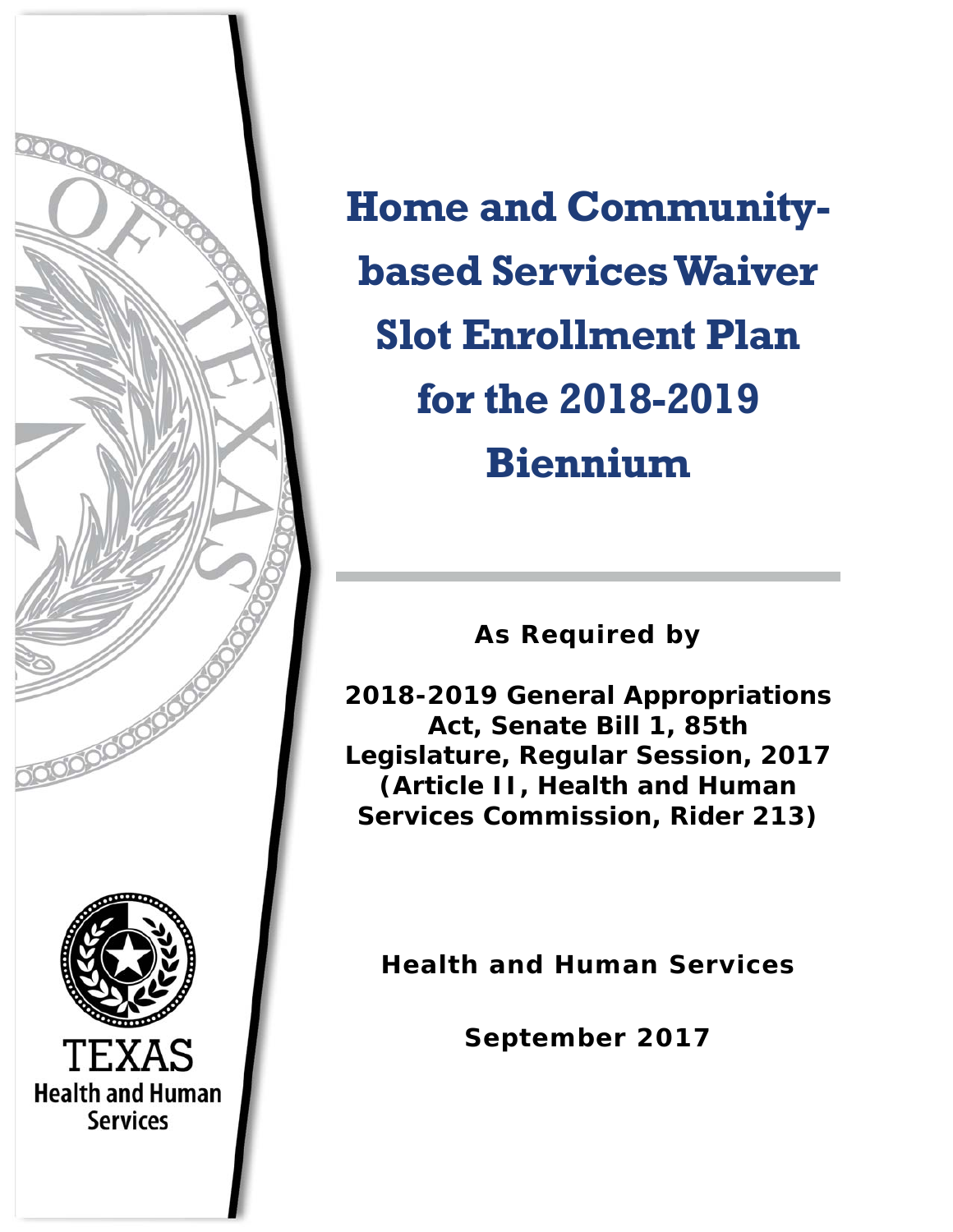# **Table of Contents**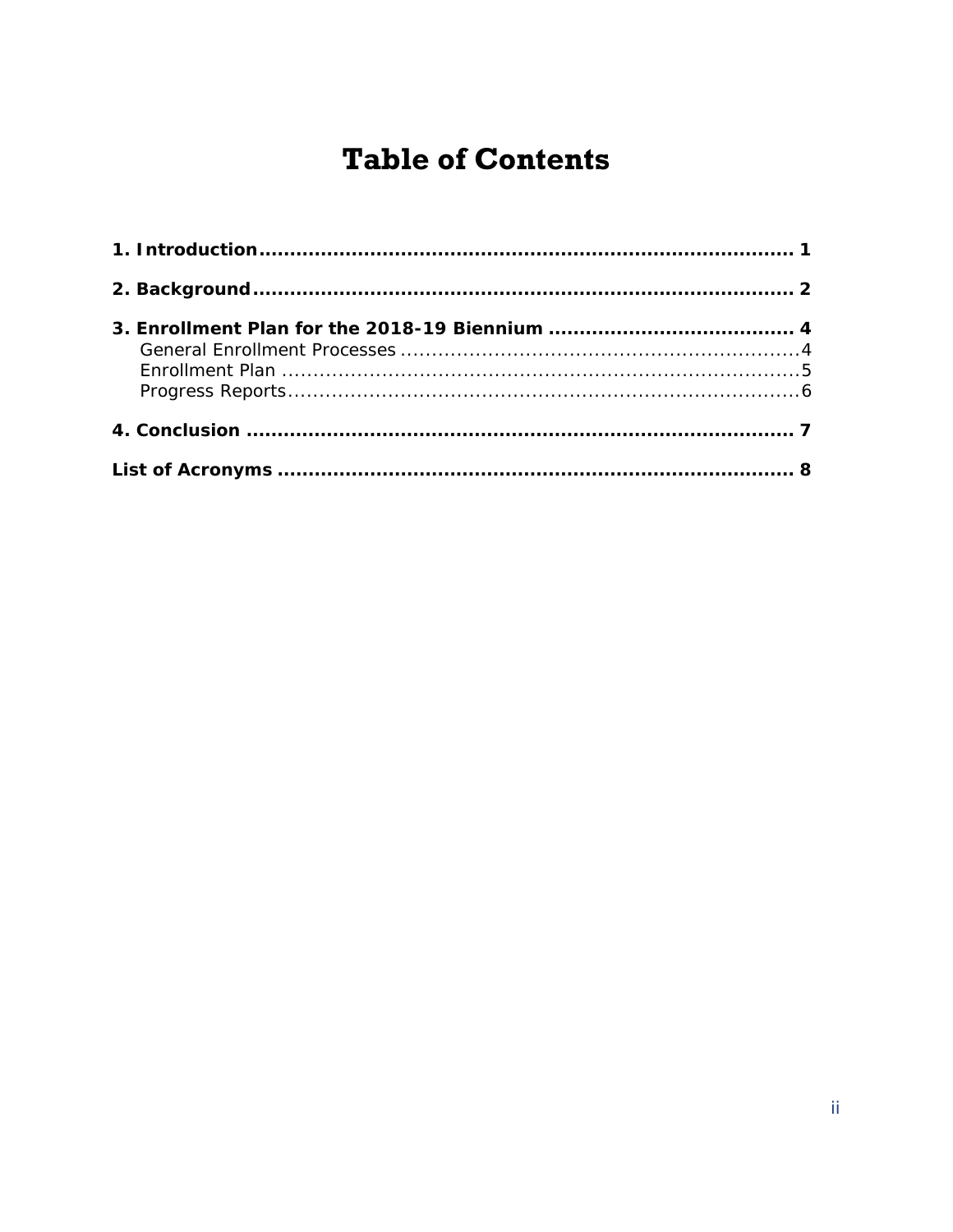## **1. Introduction**

The 2018-2019 General Appropriations Act, Senate Bill 1, 85th Legislature, Regular Session, 2017 (Article II, Health and Human Services Commission [HHSC], Rider 213), directs HHSC to submit a plan and subsequent progress reports for waiver slot enrollment to the Governor, Legislative Budget Board (LBB), Senate Finance Committee, and House Appropriations Committee. This plan must include waiver slot enrollments appropriated for the Home and Community-based Services (HCS) program for the following purposes:

- Promoting Independence (PI) Initiative:
	- **for persons moving out of large and medium Intermediate Care Facilities** for Individuals with Intellectual Disabilities or Related Conditions (ICF/IID); and
	- **for children aging out of foster care.**
- Compliance with federal Preadmission Screening and Resident Review (PASRR) requirements:
	- $\triangleright$  for persons with intellectual and developmental disabilities (IDD) moving from nursing facilities; and
	- for persons with IDD diverted from nursing facility admission.

Appropriations assume equal rollout throughout the 2018-2019 biennium. The plan reviews the waiver enrollment process and identifies actions necessary for HHSC to reach waiver enrollment targets for fiscal years 2018 and 2019.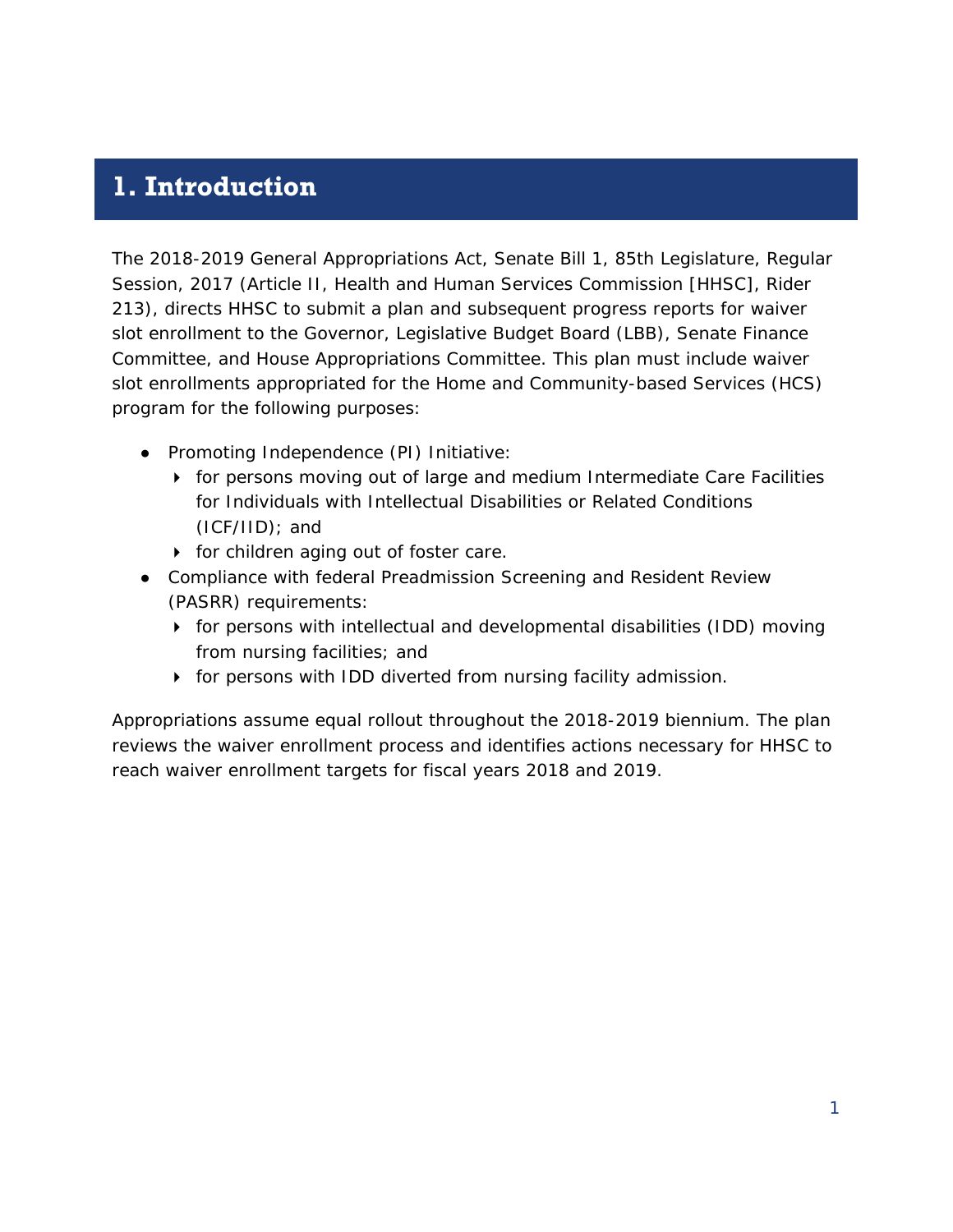## **2. Background**

## **Purpose and Population**

First authorized September 1, 1985, HCS is a Medicaid waiver program providing community-based services and supports to individuals with IDD. Individuals enrolled in the HCS program live in a variety of residential settings, including an individual's own home, family home, a host home/companion care setting, or a three- or four-person group home setting. Services and supports enhance quality of life, functional independence, and health and well-being. Services support community-based living as an alternative to institutional living.

## **General Eligibility Requirements**

To be eligible for HCS, an individual must be a Texas resident not living in an institution:

- with a primary diagnosis of an intellectual disability, or:
	- ▶ an intelligence quotient of 75 or below; and
	- a related condition such as cerebral palsy and autism spectrum disorder;
- eligible for ICF/IID level of care I or VIII;
- with monthly income within 300 percent of Supplemental Security Income limit;
- with an Individual Plan of Care (IPC) for which the IPC cost does not exceed whichever of the two costs is greater:
	- ▶ 200 percent of the annual ICF/IID reimbursement rate paid to a small ICF/IID for the recipient's level of need; or
	- ▶ 200 percent of the estimated annualized per capita cost for ICF/IID services, whichever is greater; and
- not enrolled in any other Medicaid waiver program.

#### **Benefits**

The HCS waiver program offers an array of services through contracted HCS program providers and a self-directed service model called Consumer-Directed Services (CDS). HCS services through the program provider include residential services, respite, day habilitation, employment assistance, supported employment,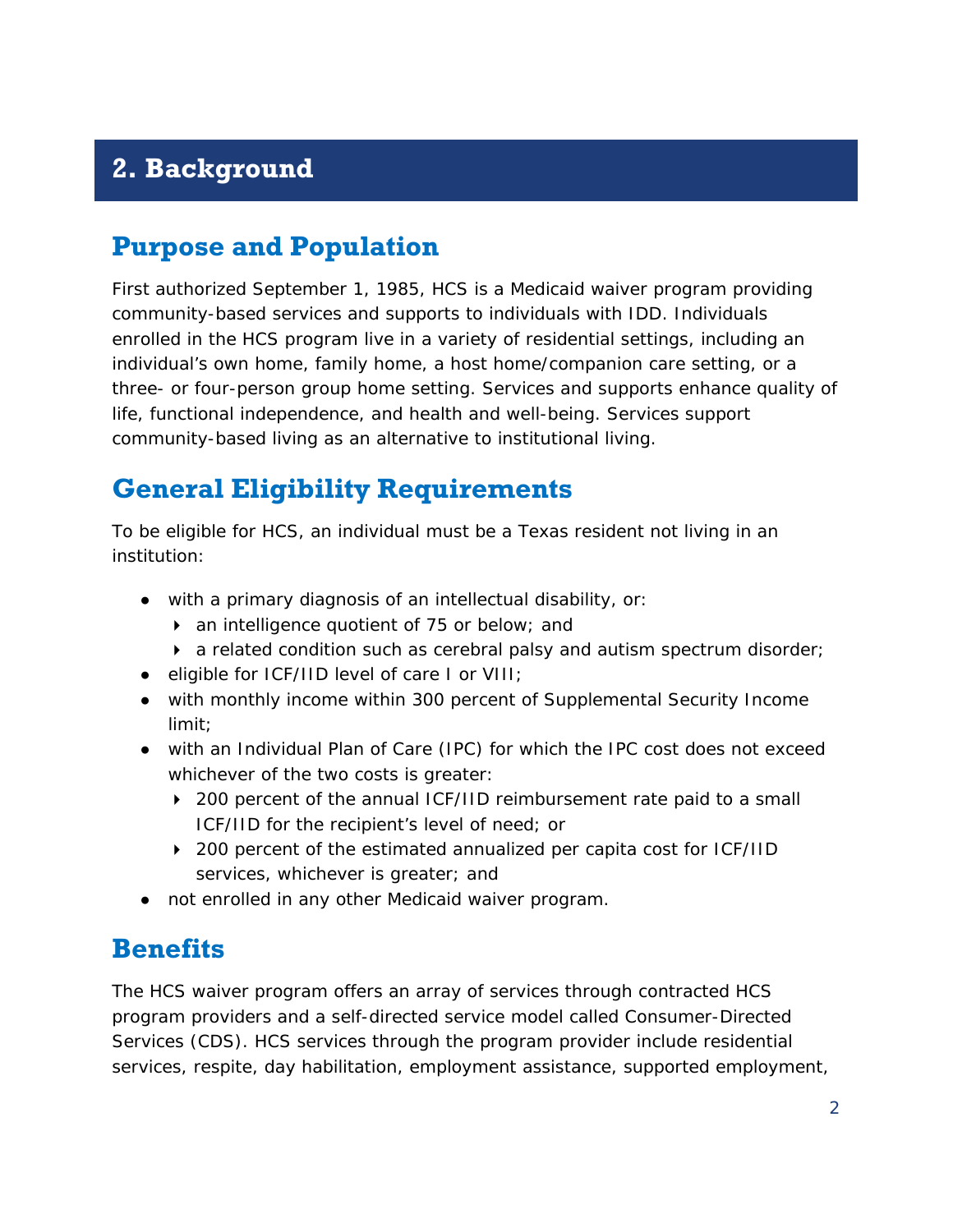nursing, dental, behavioral support, transportation as an activity of supported home living, social work, occupational therapy, physical therapy, speech/language pathology, dietary, audiology, cognitive rehabilitation therapy for individuals with a brain injury, minor home modifications, adaptive aids, and transition assistance services.

Individuals may choose to self-direct the services of transportation as an activity of supported home living, respite, nursing, employment assistance, supported employment, and cognitive rehabilitation therapy. Individuals self-directing services can also receive assistance with self-directing through the service support consultation.

Individuals in the HCS waiver can also receive acute care prescription drugs. If living in their own home or a family home setting, the individual can receive attendant care through Community First Choice.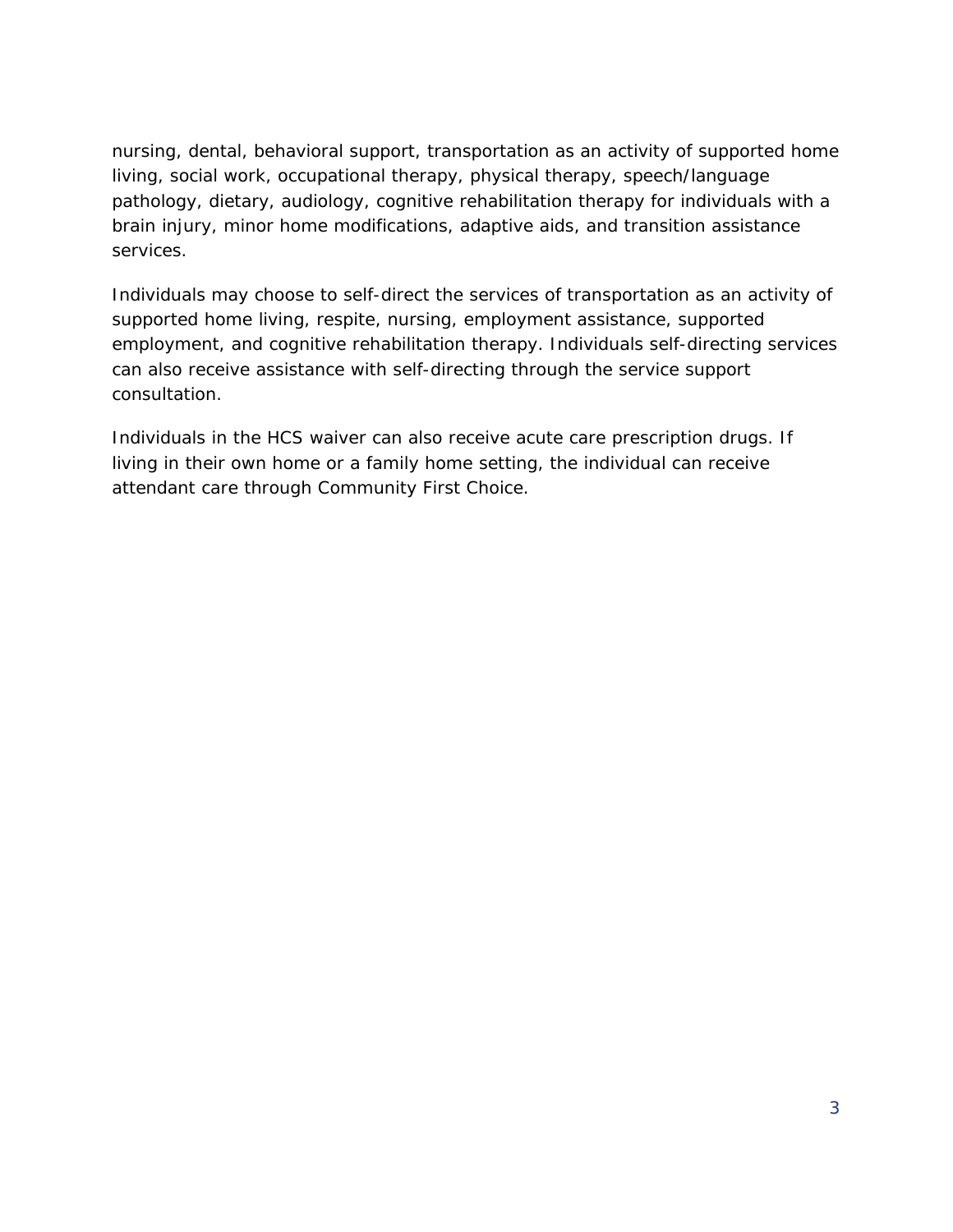## **3. Enrollment Plan for the 2018-2019 Biennium**

#### **General Enrollment Processes**

HHSC offers an HCS waiver program slot to an individual interested in services when funding is available or a slot becomes vacant through natural attrition. When a slot becomes available, HHSC notifies the local intellectual and developmental disability authority (LIDDA).<sup>1</sup> The LIDDA is responsible for notifying and presenting the available HCS waiver program slot to an individual. An individual has up to 30 days to respond to the HCS waiver program slot offer after notification. After responding to the LIDDA, an individual is offered a selection of providers available in the area.

The LIDDA assesses the individual and gathers information to help determine eligibility. An individual who does not have Medicaid at the time the HCS waiver slot is offered must apply for Medicaid with HHSC. If the individual has a confirmed disability determination, Medicaid usually can be established within 45 days after receiving the application for Medicaid. If the individual does not have a confirmed determination of disability, HHSC must first establish a disability, and then Medicaid can be established. This process may take up to 90 days.

Once HHSC verifies the individual meets all HCS eligibility criteria, the individual is enrolled in the waiver program, effective on the service plan start date agreed to by the individual and the provider. Because of the steps involved, it may take several months for an individual to start receiving services in the HCS waiver program after HHSC releases a slot.

-

<sup>&</sup>lt;sup>1</sup> LIDDAs manage the interest list and handle enrollment for the HCS program.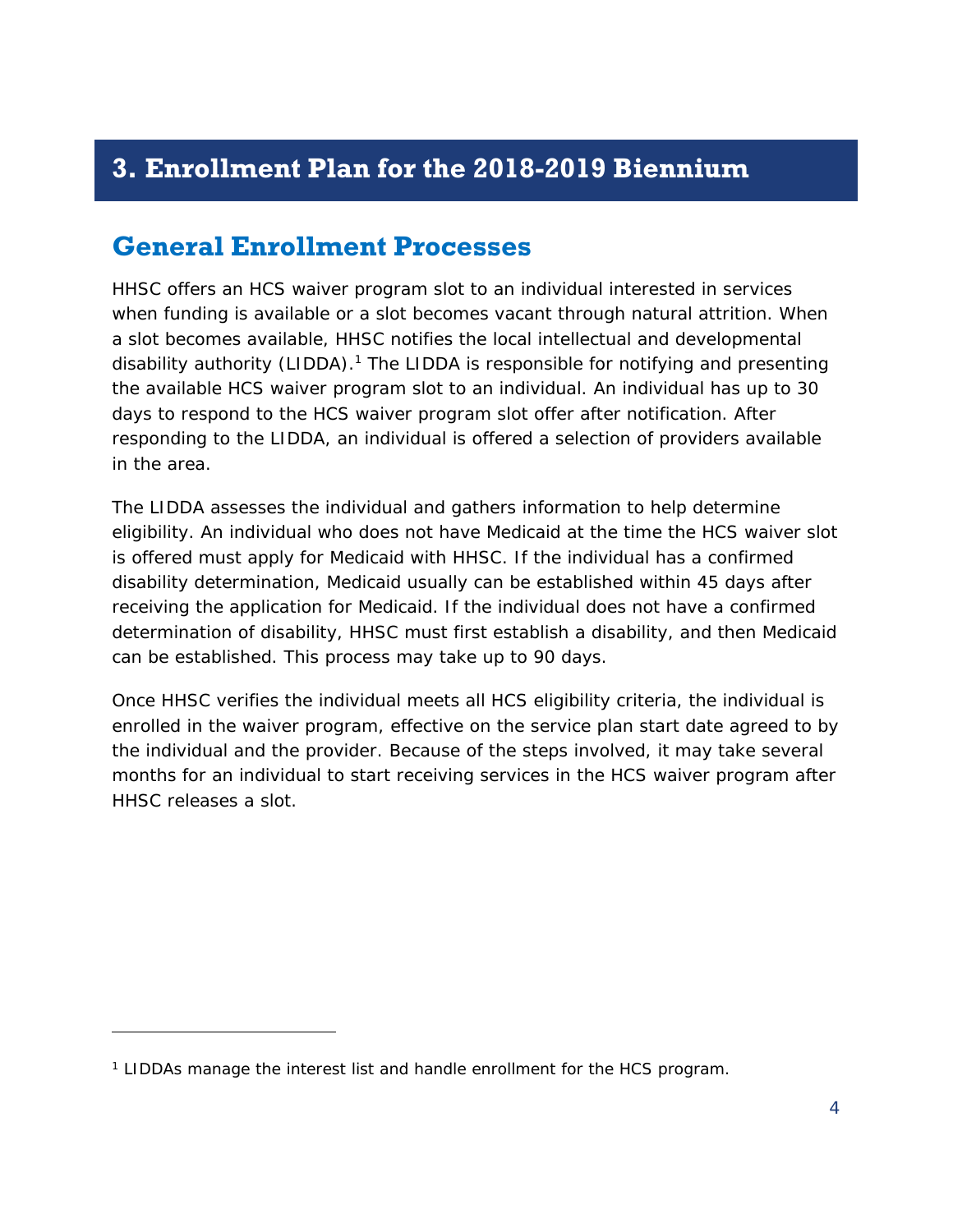## **Enrollment Plan**

Table 1 below represents the plan for enrollment of the appropriated HCS waiver program slots for the 2018-2019 biennium. Since the Legislature assumes an equal roll-out of slots for fiscal years 2018 and 2019, slots will be released for the first nine months of each fiscal year to allow LIDDAs time to complete the enrollments before the end of each fiscal year.

| <b>Type of Slot</b>                                        | <b>Purpose</b>                                                      | <b>FY</b><br>2018 | <b>FY</b><br>2019 | Total<br><b>Enrollment</b><br>for<br><b>Biennium</b> |
|------------------------------------------------------------|---------------------------------------------------------------------|-------------------|-------------------|------------------------------------------------------|
| Promoting<br>Independence<br>Initiative                    | For persons moving<br>out of large and<br>medium ICF/IIDs           | 163               | 162               | 325                                                  |
| Promoting<br>Independence<br>Initiative                    | For children aging out<br>of foster care                            | 55                | 55                | 110                                                  |
| Compliance<br>with Federal<br><b>PASRR</b><br>Requirements | For persons with IDD<br>moving from nursing<br>facilities           | 75                | 75                | 150                                                  |
| Compliance<br>with Federal<br><b>PASRR</b><br>Requirements | For persons with IDD<br>diverted from nursing<br>facility admission | 75                | 75                | 150                                                  |
| Totals                                                     |                                                                     | 368               | 367               | 735                                                  |

|  | Table 1. Home and Community-based Services Slot Enrollment Plan, 2018-2019 |  |  |  |
|--|----------------------------------------------------------------------------|--|--|--|
|  |                                                                            |  |  |  |

HHSC expects some individuals will not complete HCS enrollment activities by the end of the 2016-2017 biennium. These individuals are considered to be carryover and will be taken out of 2018-2019 biennium slot appropriations before the monthly slot releases begin. LIDDAs are directed to make all reasonable efforts to complete all enrollment activities by the end of fiscal year 2017 to minimize the number of carryovers into the 2018-2019 biennium.

In addition, HHSC will use attrition slots as they become available to support the PI initiative, compliance with federal PASRR requirements, and individuals in crisis at risk of imminent institution.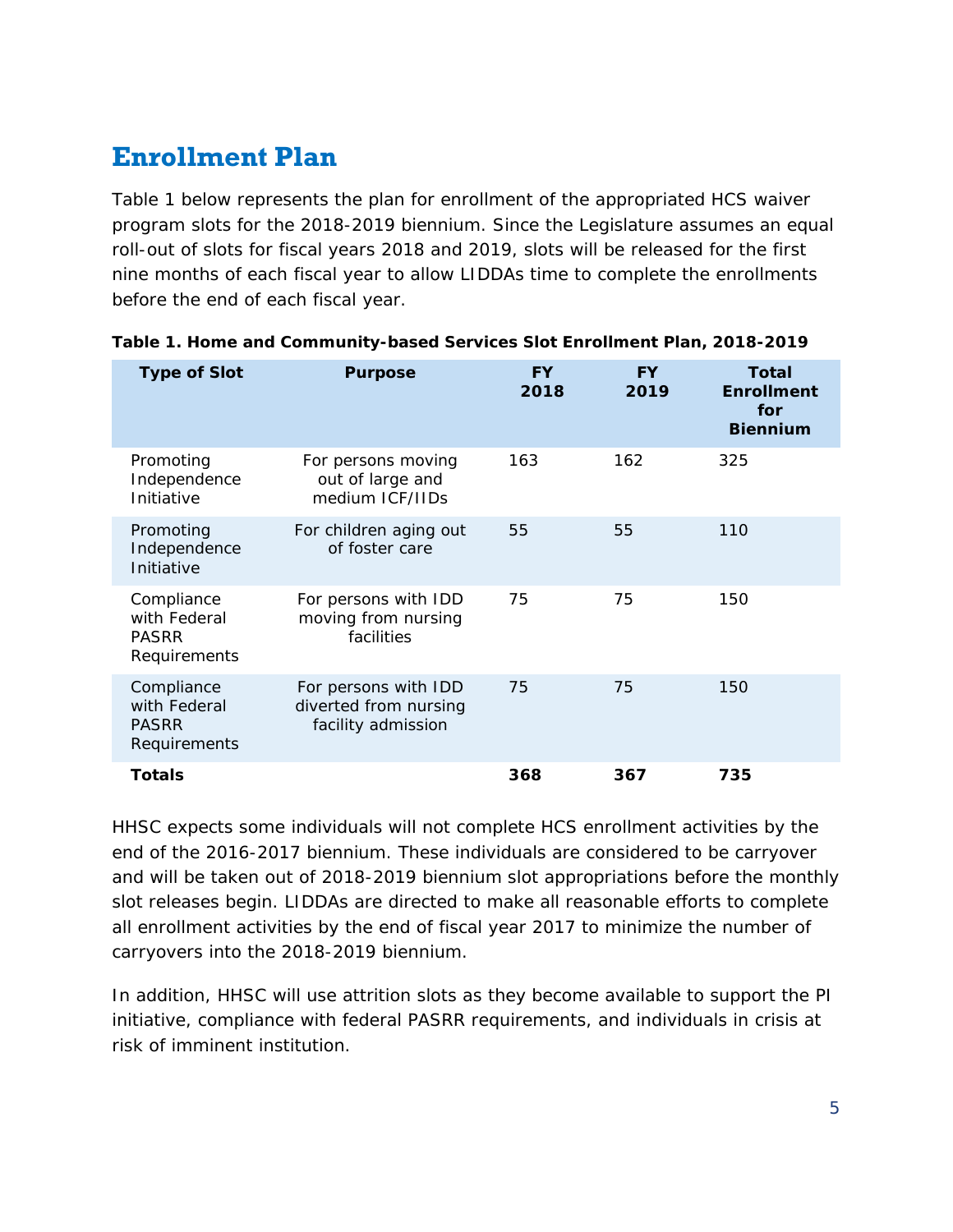HHSC will monitor the progress of HCS waiver program enrollments on a monthly basis to:

- $\bullet$  review the number of individuals enrolled;
- identify the number of individuals whose eligibility is in the process of being determined;
- discuss the waiver slot take-up-rate; and
- review the number of remaining slots available.

#### **Progress Reports**

In accordance with the rider, HHSC will submit three progress reports during the 2018-2019 biennium. Each progress report will identify:

- the number of individuals enrolled in each type of slot and for each purpose identified in the rider;
- the planned enrollment for the remainder of the biennium;
- any issues with enrollment identified by the agency; and
- how the agency plans to address those issues to achieve targets by the end of fiscal year 2019.

Progress reports will be submitted on March 1, 2018, September 1, 2018, and March 1, 2019, to the LBB, Governor, Senate Finance Committee, and House Appropriations Committee.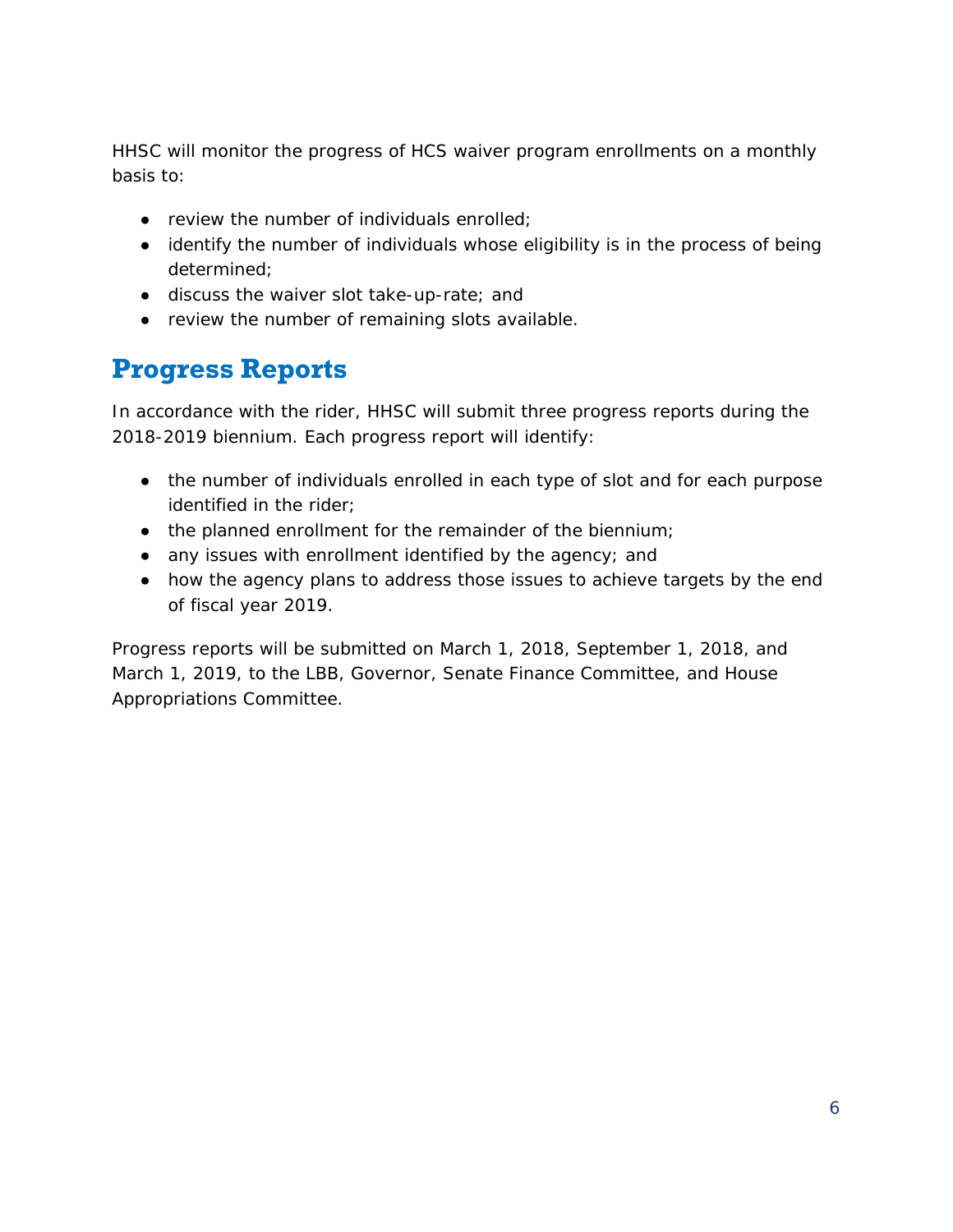#### **4. Conclusion**

Rider 213 directs HHSC to enroll 735 individuals in the HCS waiver program during the 2018-2019 biennium for the PI initiative and for compliance with federal PASRR requirements. Appropriations assume equal rollout of HCS waiver slots throughout the 2018-2019 biennium. HHSC will monitor the progress of HCS waiver program enrollments on a monthly basis to address barriers and ensure enrollments are completed as intended.

In addition to this plan, the rider requires HHSC to submit progress reports on March 1, 2018, September 1, 2018, and March 1, 2019, to the LBB, Governor, Senate Finance Committee, and House Appropriations Committee.